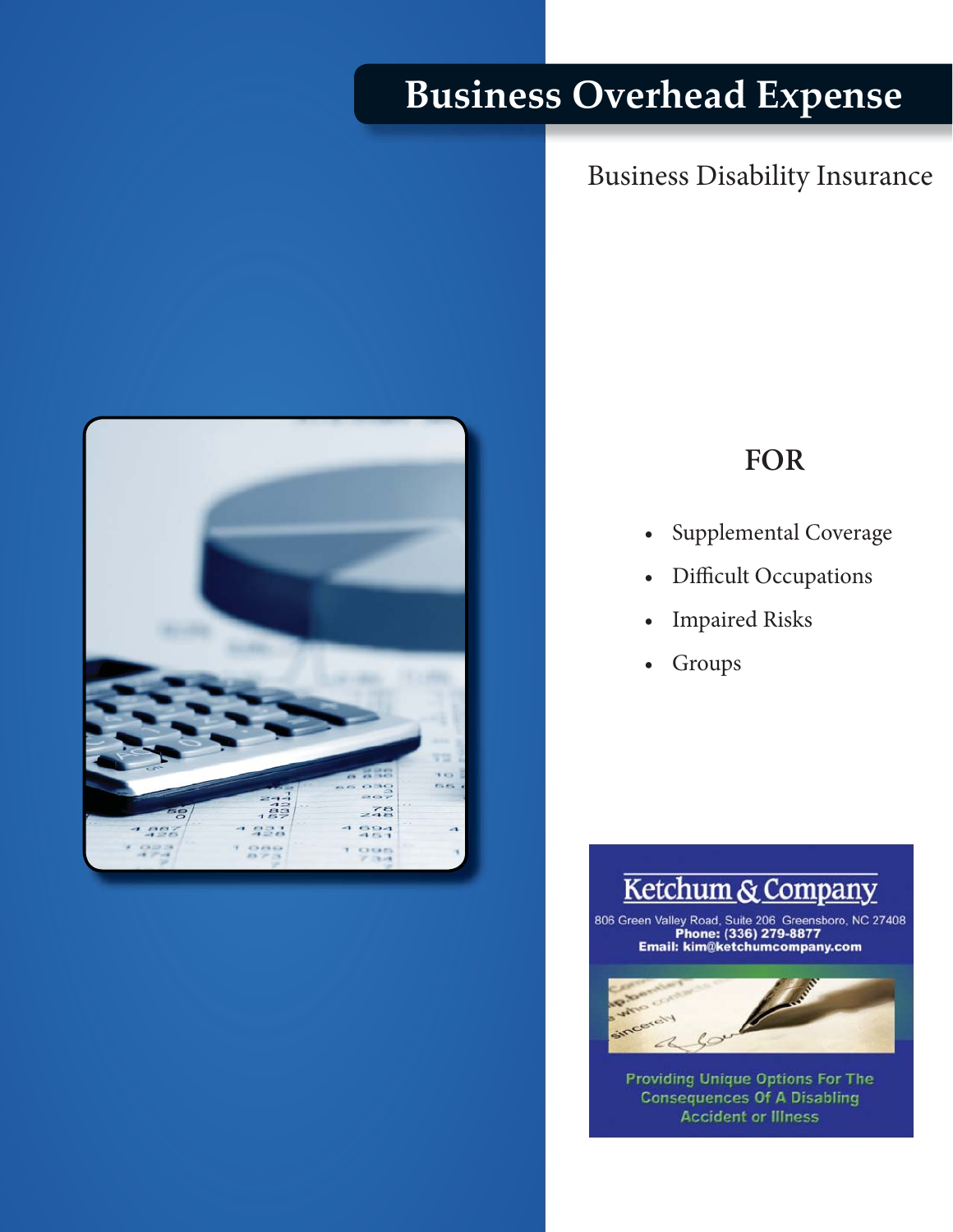

#### **BUSINESS OVERHEAD EXPENSE DISABILITY INSURANCE**

A serious problem occurs when a business owner or an employee that is responsible for certain overhead costs becomes disabled. There are two budgets, yet only one income. The family budget is of course addressed with personal disability insurance, but the business budget often times goes unattended. Business Insurance known as Business Overhead Expense is the solution to this additional budget problem. Maintaining a cash flow to allow a firm to stay financially afloat while the business owner recovers from a disability is the basis of this type of insurance. Premiums for Business Overhead Expense insurance are tax deductible and benefits come to the firm on a reimbursement of deductible expenses, thus they remain tax free.

### **WHAT BENEFITS ARE ACHIEVED BY A PROPERLY PLANNED BOE?**

Unfortunately, there is not a switch with which one can turn off the expenses of a business at the time of a disability. Expenses will continue to be incurred on items such as:

- Rent or Business Mortgage
- Utilities
- Leases or Loan Installments
- Business Insurance Premiums
- Employee salaries and benefits



By reimbursing a firm for its ongoing expenses, the cash flow from a Business Overhead Expense plan provides stability and security for a firm so that it may:

- Retain clientele by continuing service
- Retain trained employees
- Help to maintain profit margins even if income drops
- Release benefits of personal disability plans for personal use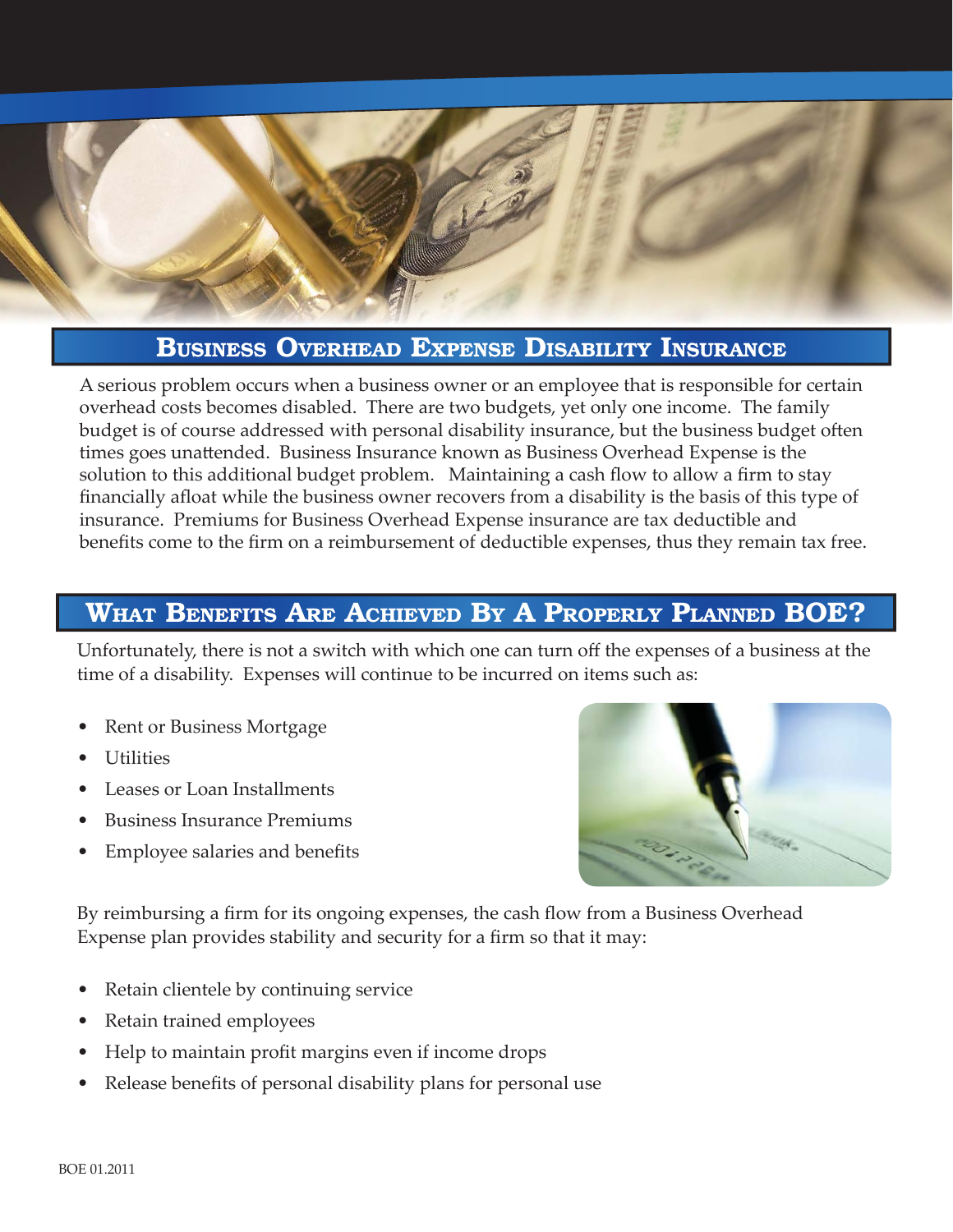

## **WHAT MAKES OUR BOE DIFFERENT?**

The  $\frac{1}{2}$   $\frac{1}{2}$   $\frac{1}{2}$   $\frac{1}{2}$   $\frac{1}{2}$   $\frac{1}{2}$   $\frac{1}{2}$   $\frac{1}{2}$   $\frac{1}{2}$   $\frac{1}{2}$   $\frac{1}{2}$   $\frac{1}{2}$   $\frac{1}{2}$   $\frac{1}{2}$   $\frac{1}{2}$   $\frac{1}{2}$   $\frac{1}{2}$   $\frac{1}{2}$   $\frac{1}{2}$   $\frac{1}{2}$   $\frac{1}{2}$   $\frac{1}{2$ plans. Some of the ways in which this product is used to program a proper business insurance plan include:

- Supplementing existing BOE plans which do not have high enough limits to fully insure the monthly expenses. With limits as high as \$100,000 or more per month this plan will allow those firms with extraordinary monthly expenses to be adequately covered.
- Difficult occupations which traditional disability insurance carriers avoid can be insured with this plan. The business owner of a roofing company or a business owner of a fishing boat are just a couple of examples.
- Impaired risks are of course people who are declined by traditional carriers due to medical histories. These risks are usually insurable under this plan.
- Groups of people in the same occupations within a firm often get turned down by traditional carriers. An example would be a physicians group with 15 doctors. Traditional carriers will not accept cases with many owners as they contend these cases can be self insured and the need for this insurance is not justified. We do not agree with that philosophy and will consider such cases.

## **WHAT BENEFIT PROVISIONS ARE AVAILABLE?**

The Ketchum Company Business Overhead Expense plan is very flexible and can be tailored to fit the needs of a particular case. The typical choices of benefit structures include:

- Elimination Periods of 30, 60, 90, 180 days
- Benefit Periods of 6, 12, 18, 24 months
- Monthly Benefit amounts from \$1,000 to \$100,000
- Optional Residual Benefits
- Optional Salary Replacement Rider